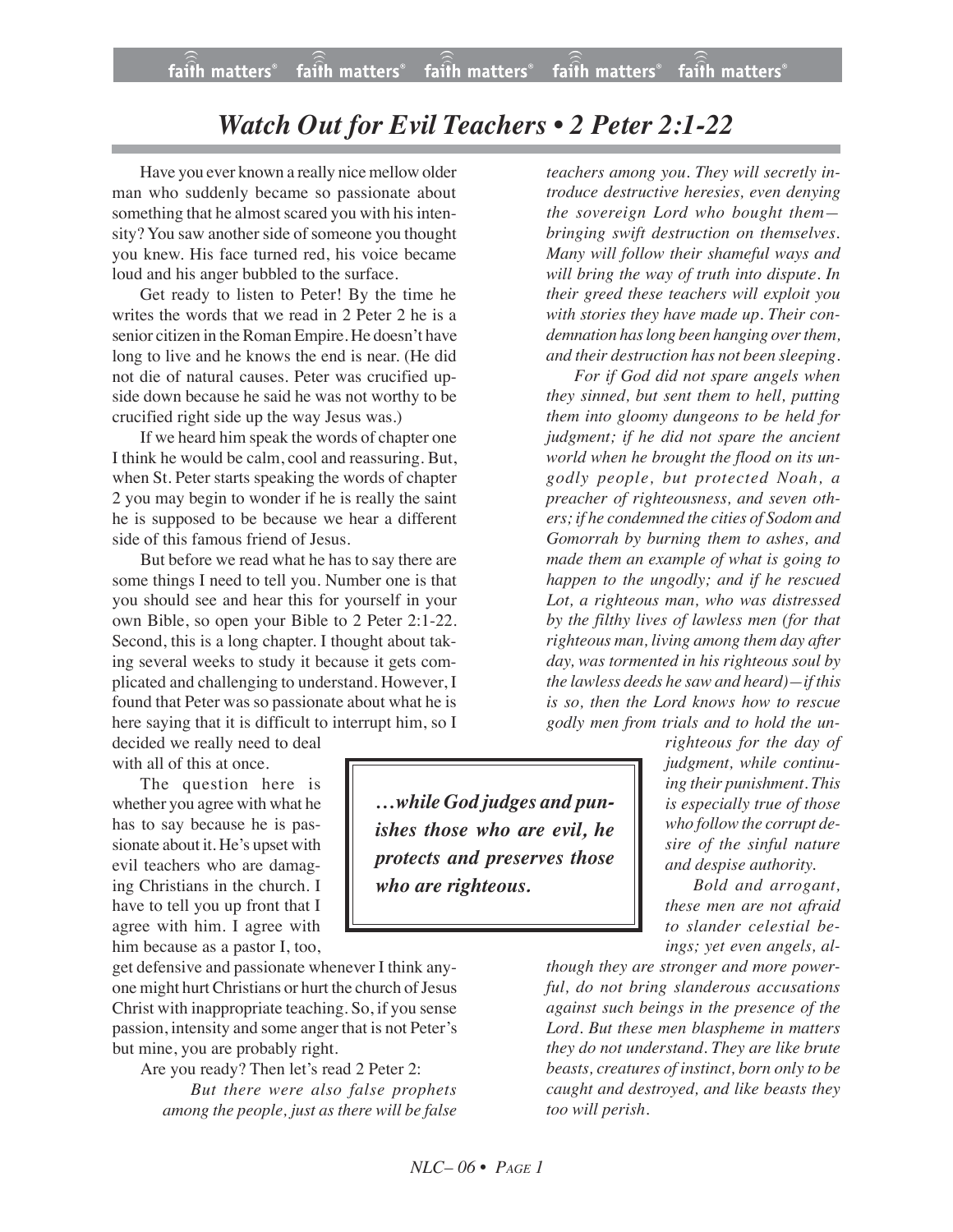*They will be paid back with harm for the harm they have done. Their idea of pleasure is to carouse in broad daylight. They are blots and blemishes, reveling in their pleasures while they feast with you. With eyes full of adultery, they never stop sinning; they seduce the unstable; they are experts in greed—an accursed brood! They have left the straight way and wandered off to follow the way of Balaam, son of Beor, who loved the wages of wickedness. But he was rebuked for his wrongdoing by a donkey—a beast without speech—who spoke with a man's voice and restrained the prophet's madness.*

*These men are springs without water and mists driven by a storm. Blackest darkness is reserved for them. For they mouth empty, boastful words and, by appealing to the lustful desires of sinful human nature, they entice people who are just escaping from those who live in error. They promise them freedom, while they themselves are slaves of depravity—for a man is a slave to whatever has mastered him. If they have escaped the corruption of the world by knowing our Lord and Savior Jesus Christ and are again entangled in it and overcome, they are worse off at the end than they were at the beginning. It would have been better for them not to have known the way of righteousness, than to have known it and then to turn their backs on the sacred command that was passed on to them. Of them the proverbs are true: "A dog returns to its vomit," and, "A sow that is washed goes back to her wallowing in the mud."*

Peter feels strongly about these things. He's angry. He certainly does not like false teachers!

Peter begins by telling us that there were false prophets messing up Christians back then and he looks forward to today and says, *". . . there were also false prophets among the people, just as there will be false teachers among you."*

Next Peter warns what false teachers will do to you. He lists three warnings of what to watch out for from these false teachers:

- 1.) They introduce destructive heresies.
- 2.) They bring the truth into disrepute.
- 3.) They exploit with fake stories.

First, they introduce destructive heresies. Heresy is a Greek word for "choose". It came to mean the wrong choice. A heresy is a teaching contrary to the Bible and contrary to the truth of God. These false teachers introduce doctrines that are contrary to God's word and they encourage Christians to believe them. They pretend these are Christian truths, but they are not.

For example, some were teaching that God forgives anything, so do whatever you please and God will forgive you. Go sin up a storm and you will even make God look good because his greater generosity and grace will be seen in his unlimited forgiveness. That's heresy.

Today there are allegedly Christian teachers who introduce the notion that the Bible condones homosexual behavior and that God blesses same gender marriages. That's heresy.

Second, they bring the truth into disrepute. One job of every Christian is to make God look good and attract unbelievers to Christian faith. But, evil teachers behave shamefully and encourage others to unchristian behavior until they "*bring the way of truth into disrepute*." They do this by teaching that Christians can behave any way they want and God will forgive them.

On a recent trip to Asia I talked with many Muslims. When one man spoke poorly of Christians I asked him what he understood a Christian to be. He told me that Christians are people who "eat pork, drink alcohol and chase women." How sad that because of false teaching and poor behavior by those who profess to be Christians the truth of the gospel of Jesus Christ has been misunderstood.

I'm not suggesting that any of us give up eating hot dogs, but I am saying that Peter is here telling us to beware of teachers who say we can do whatever we please, because in so doing we will bring Christian truth into disrepute.

Third, they exploit with fake stories. In 2 Peter 2:3 we are told, "*In their greed these teachers will exploit you with stories they have made up."* Probably these are religious stories, perhaps stories about miracles, visions, dreams, angels, demons or revelations. Not that any of those things are unbiblical. It's just that some evil teachers make up stories in order to get vulnerable people to do what they want.

Do you remember the news story of the Kansas City pharmacist who was accused of diluting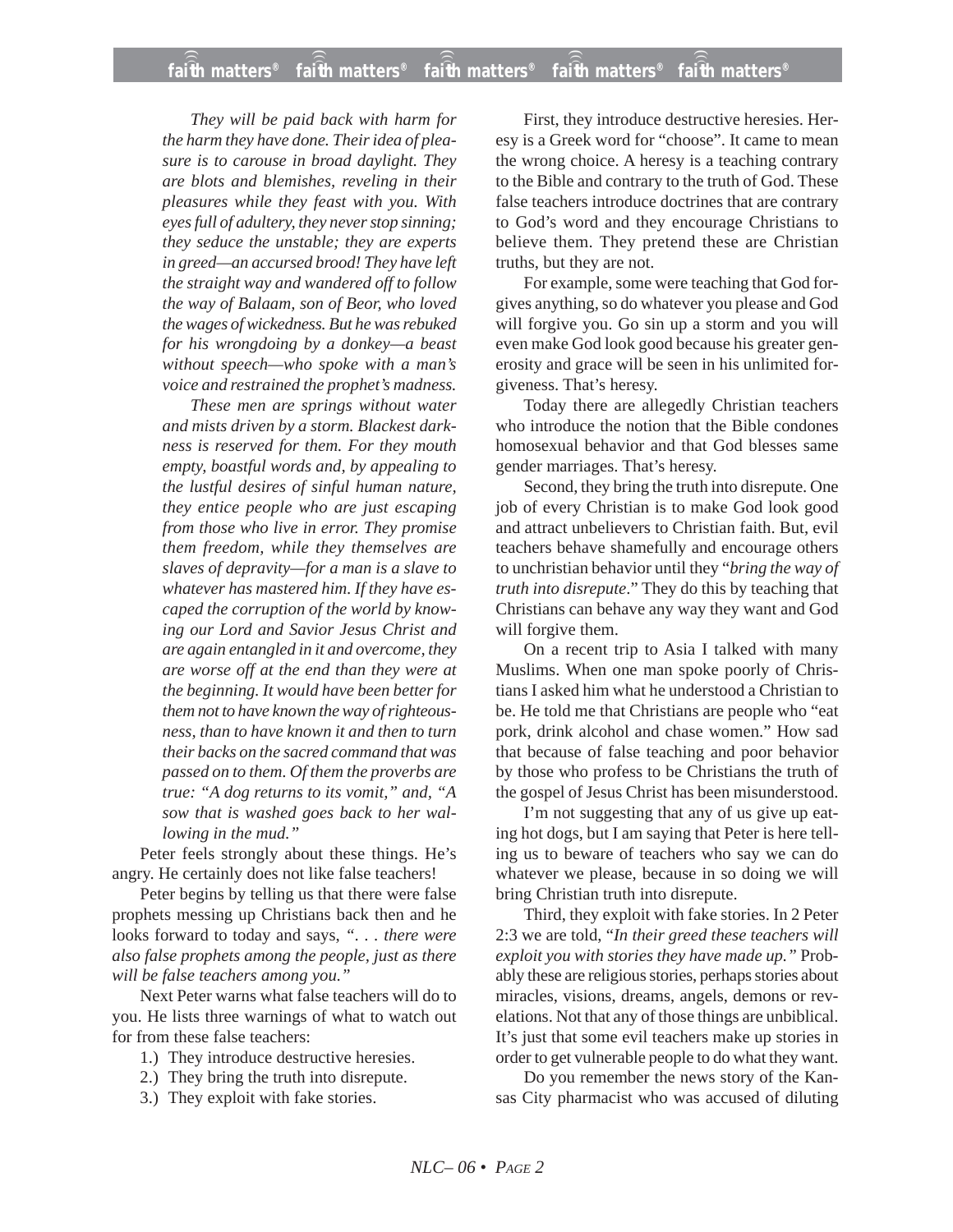## **faith matters® faith matters® faith matters® faith matters® faith matters®** ))) ))) ))) ))) )))

cancer drugs? Robert Courtney was indicted on twenty felony counts for diluting Gemzar and Taxol to make a larger profit between November 2000 and March 2001. How could he do that? People trusted him with their lives. He changed prescriptions for selfish reasons and really didn't care what he did to those he hurt.

That's what Peter is saying about evil teachers. Christians trust them. But they change the truth of God for selfish reasons and don't care who they hurt.

So, what's going to happen to these evil teachers? Peter paints a vivid picture of God's judgment on those who mislead God's people. And he does it by telling three stories of great judgment from God in the Old Testament.

Story #1 is about sinful angels. It goes back to before the creation of the world when there was an attempted overthrow of God in heaven led by Satan. A large number of angels joined the rebellion and God dealt severely with them.

What were those angels thinking? They were angels! They should have known better. But they deliberately sinned against God and as a result God doomed them to hell.

Story #2 is about Noah and the flood. God became so disgusted with human sin that he sent a flood that covered the earth and eradicated most of the population of the world.

The third story is about Sodom and Gomorrah. The people of these cities were sexually promiscu-

ous and violent. God warned them again and again and they didn't care. So, God sent destruction and obliterated those twin cities and everyone in them.

It is obvious what Peter is saying will happen to evil teachers. The God who sent angels to hell, flooded the world and burned down two cities because of sin is the same God who is going to judge

those who teach others heresy and encourage sinful behavior.

Peter does throw in a pair of parentheses in his explanation. He explains that while God judges and punishes those who are evil, he protects and preserves those who are righteous. He saved Noah and his family from drowning in the flood and he saved Lot and his family from getting burned to death in Sodom and Gomorrah.

I read this and I think, okay, so where am I in this? Am I counted among the good guys that Peter's talking to or am I one of the bad guys? Peter actually gives us the key to be able to tell which list we're on. He says in verse 8 that Lot *"was tormented in his righteous soul by the lawless deeds he saw and heard."* So here's the test: When we see sin around us do we like it or does it make us uncomfortable? Does the sin we see attract us or torment our souls? It's a clear test of which team we're on.

What are these evil teachers really like? Here's where Peter gets very emotional and uses some of his strongest words. It is a devastating description.

In 2 Peter 2:10-12 he says that evil teachers think they are superior. They are *"bold and arrogant."* They speak with a cool confidence. They think they are better than angels and can criticize anyone and everyone—including angels. They speak with an air of authority on matters they don't understand and don't know what they are talking about. Beware of teachers who are convinced they have all the answers and think they are smarter and better than everyone else!

In verses 13-16 he says that these evil teachers pursue personal pleasure. They are out for themselves. They may be secretive at first but they be-

*When we see sin around us do we like it or does it make us uncomfortable? Does the sin we see attract us or torment our souls? It's a clear test of which team we're on.*

come open in their misbehavior. The two most likely sins are adultery and financial greed. They especially prey on unstable and vulnerable people. They gather around them the weak and vulnerable.

Peter says they are like an Old Testament character named Balaam who seriously considered an offer from a pagan king

to curse the army of Israel and bless the army of the enemy. God sent a donkey to speak out loud and tell him what a fool he was. That's just like these evil teachers—foolishly and flagrantly out for themselves, doing whatever they want and taking